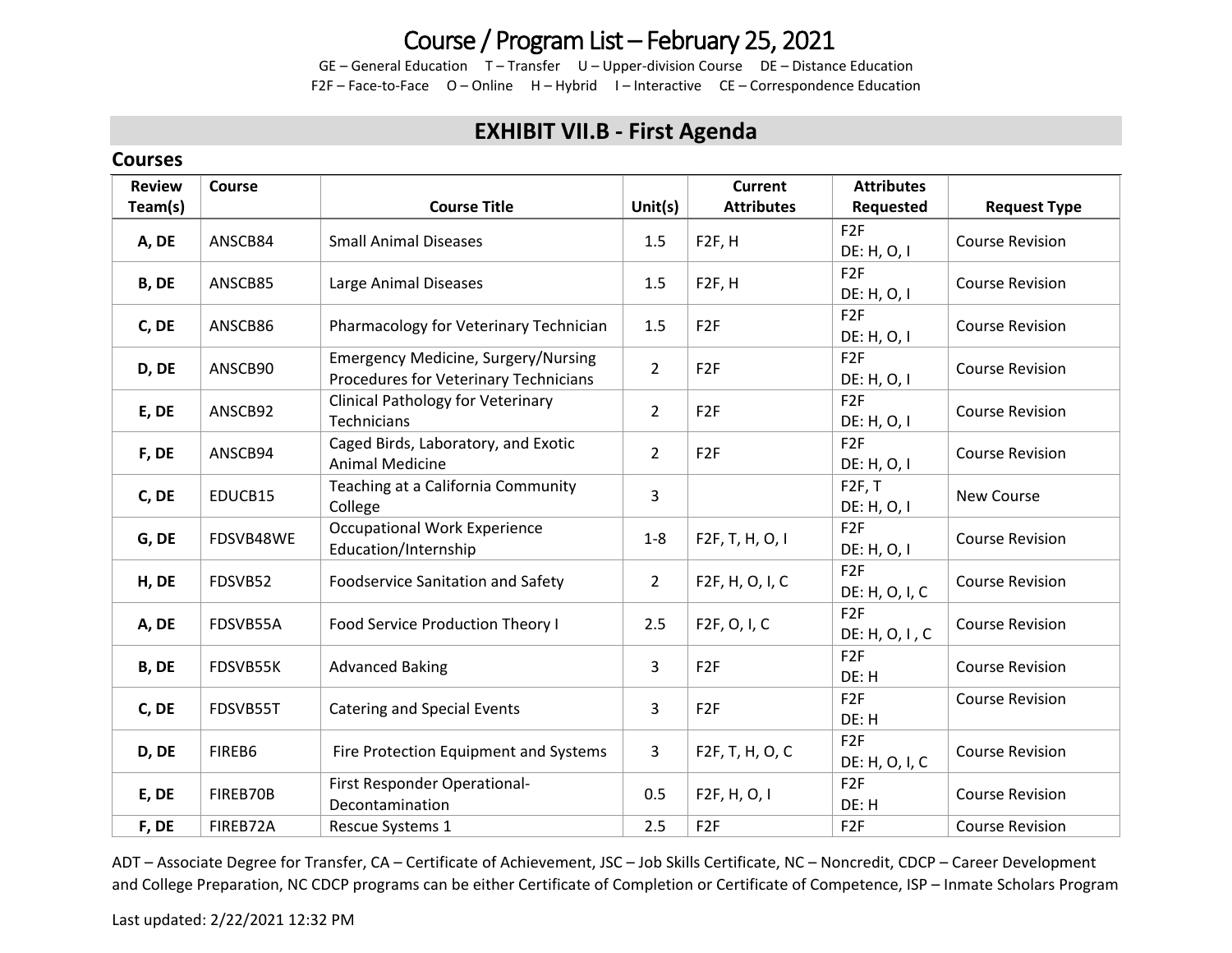# Course / Program List – February 25, 2021

GE – General Education T – Transfer U – Upper-division Course DE – Distance Education F2F – Face-to-Face O – Online H – Hybrid I – Interactive CE – Correspondence Education

|           |          |                                                                                           |                |                           | DE: H                          |                        |  |
|-----------|----------|-------------------------------------------------------------------------------------------|----------------|---------------------------|--------------------------------|------------------------|--|
| G, DE     | FIREB72D | <b>Swift Water Rescue</b>                                                                 | 1.5            | F <sub>2F</sub>           | F <sub>2F</sub><br>DE: H       | <b>Course Revision</b> |  |
| H, DE     | FIREB73  | Intermediate Wildland Fire Behavior S-<br>290                                             | $\overline{2}$ | F2F, H, O, I              | F <sub>2F</sub><br>DE: H, O, I | <b>Course Revision</b> |  |
|           | FIREB85  | Special Topics/Fire                                                                       | 0.5            | F <sub>2F</sub>           |                                | <b>Course Deletion</b> |  |
| A, DE, GE | HISTB1   | World History to 1500                                                                     | 3              | F2F, T, G, H, O, I, C     | F2F, G<br>DE: H, O, I, C       | <b>Course Revision</b> |  |
| B, DE, GE | HISTB17A | United States History to 1877                                                             | $\mathbf{3}$   | F2F, T, G, H, O, I        | F2F, G<br>DE: H, O, I, C       | <b>Course Revision</b> |  |
| C, DE, GE | HISTB17B | United States History from 1865                                                           | $\mathbf{3}$   | F2F, T, G, H, O, I        | F2F, G<br>DE: H, O, I, C       | <b>Course Revision</b> |  |
| D, DE, GE | HISTB33  | Latin American History                                                                    | 3              | F2F, T, G, O              | F2F, G<br>DE: H, O, I, C       | <b>Course Revision</b> |  |
| E, DE, GE | MATHB6C  | Calculus III                                                                              | $\overline{4}$ | F2F, T, G, H, O, I        | F2F, G<br>DE: H, I             | <b>Course Revision</b> |  |
| F, DE     | ORNHB2   | <b>Fundamentals of Nursery Management</b><br>and Plant Production                         | $\overline{3}$ | F2F, T, H                 | F <sub>2F</sub><br>DE: H, O    | <b>Course Revision</b> |  |
| G, DE, GE | ORNHB36  | <b>Beginning Floral Design</b>                                                            | 3              | F2F, T, G, H              | F2F, G<br>DE, H, O, I          | <b>Course Revision</b> |  |
| H, DE     | ORNHB7   | Ornamental Plant Identification - Large<br>Shrubs, Small Trees, Large Trees, and<br>Palms | 3              | F <sub>2</sub> F, T, H, O | F <sub>2F</sub><br>DE: H, O, I | <b>Course Revision</b> |  |
| A, DE     | ORNHB8   | Introduction to Landscape Design                                                          | $\overline{3}$ | F2F, T, H                 | F <sub>2F</sub><br>DE: H, O, I | <b>Course Revision</b> |  |
| B, DE     | PHEDB23  | Intercollegiate Competition for Women:<br>Soccer                                          | $\overline{3}$ | F2F, T, G                 | F <sub>2F</sub><br>DE: H, I    | <b>Course Revision</b> |  |

#### **Programs**

| <b>Review</b> |                      | <b>Program Type</b>           |                     |              |
|---------------|----------------------|-------------------------------|---------------------|--------------|
| Team(s)       | <b>Program Title</b> | (B, ADT, AA, AS, CA, JSC, NC) | <b>Request Type</b> | <b>Units</b> |

ADT – Associate Degree for Transfer, CA – Certificate of Achievement, JSC – Job Skills Certificate, NC – Noncredit, CDCP – Career Development and College Preparation, NC CDCP programs can be either Certificate of Completion or Certificate of Competence, ISP – Inmate Scholars Program